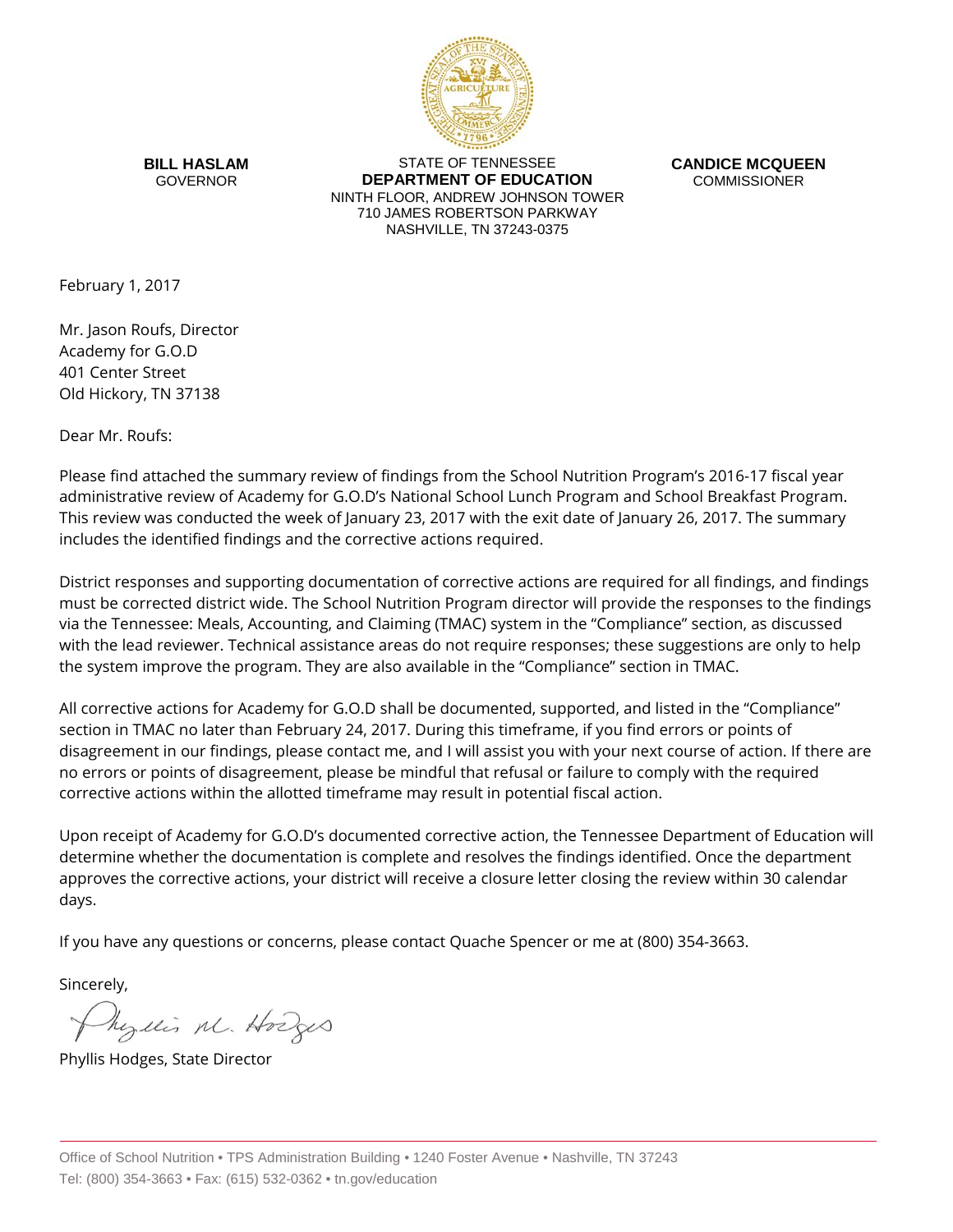

## **Academy for G.O.D (P021) Review ID: 1155 Exit Conference Date: 1/26/2017**

Review Year: 2017 Month of Review: December Lead Reviewer: Peter McNeilly

|  | Area | <b>Findings ID</b> | <b>Finding Description</b> | <b>Required Corrective Action</b> |
|--|------|--------------------|----------------------------|-----------------------------------|
|--|------|--------------------|----------------------------|-----------------------------------|

## **SFA - Level Findings**

| 800 - Civil<br>Rights | $V-0800$ | The SFA did not have the<br>appropriate non-discrimination<br>statement on appropriate<br>program materials. Some | Ensure that all materials related to school<br>Inutrition have the correct non-discrimination<br>statement.                                                                      |
|-----------------------|----------|-------------------------------------------------------------------------------------------------------------------|----------------------------------------------------------------------------------------------------------------------------------------------------------------------------------|
|                       |          | the bottom of the document<br>where as some documents do<br>not have the statement at all.                        | program materials have the old Upload a menu and other documentation<br>non-discrimination statement at examples with the correct non-discrimination<br>statement at the bottom. |

## **Site - Level Findings: Academy for G.O.D (0001)**

| 1700 -<br>Afterschool<br>Snack                                  | $V-1700$ | The SFA had not performed the<br>on-site monitoring for after<br>school snack within the first 4<br>weeks of operation.                                                                                                                                                                                                                                                          | Complete the on-site monitoring form for after<br>school snack in the next 30 days.<br>Upload the completed onsite monitoring form<br>to demonstrate compliance.                                                                                                                             |
|-----------------------------------------------------------------|----------|----------------------------------------------------------------------------------------------------------------------------------------------------------------------------------------------------------------------------------------------------------------------------------------------------------------------------------------------------------------------------------|----------------------------------------------------------------------------------------------------------------------------------------------------------------------------------------------------------------------------------------------------------------------------------------------|
| 300 - Meal<br>Counting<br>and<br>Claiming -<br><b>Breakfast</b> | $V-0300$ | The SFA did not have the<br>correct counting form available<br>due to the normal person who<br>counts meals being out sick.<br>The person who did the<br>counting for breakfast on the<br>day of meal observation used<br>tally marks to count the<br>students because there were<br>not any meal counting sheets or<br>back up rosters available to use<br>during meal service. | Create a written procedure to ensure that<br>there are back up meal counting materials in<br>the event that the expected staff is out of the<br>building.<br>Communicate the procedure to relief staff.<br>Upload written procedure and communication<br>to staff to demonstrate compliance. |
| 300 - Meal<br>Counting                                          | $V-0300$ | The meal counting sheets<br>added up to a different number                                                                                                                                                                                                                                                                                                                       | Create a tool and a written procedure to<br>ensure a second check of meals counts is                                                                                                                                                                                                         |